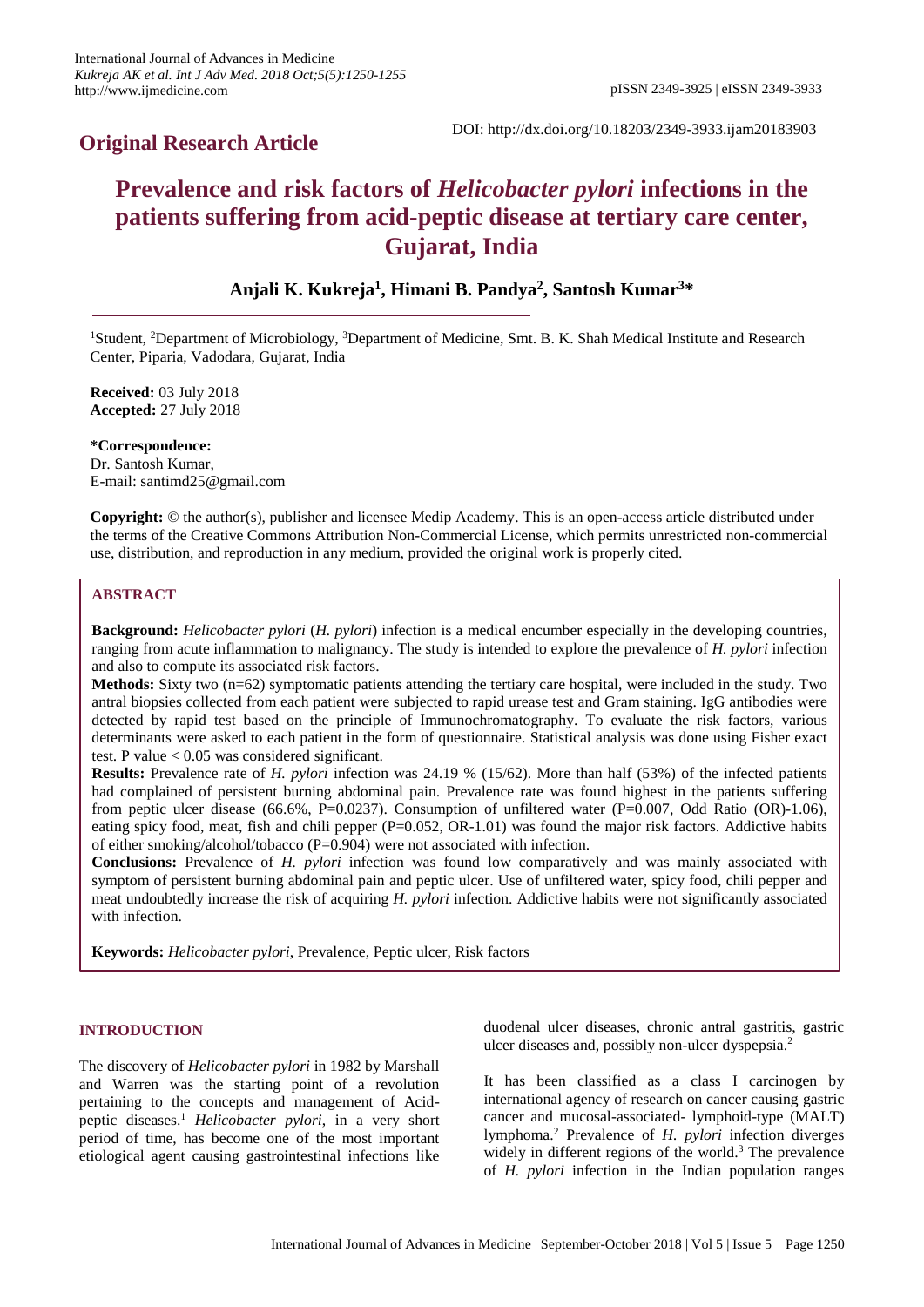from 31 to 84% or more in rural areas and the prevalence among children and adults are 87% and 88% respectively.<sup>4</sup> More than 20 million Indians are estimated to suffer from peptic ulcer disease, which is the most common recognized manifestation of *H. pylori* infection in India. 5,6

Conventional risk factors like age, gender, blood group, low socioeconomic status, overcrowding, poor sanitation or hygiene, and living in a developing country plays a major role in increasing the susceptibility of an individual to get infected with  $H.$   $pylori.$ <sup>7</sup> It is imperative to consider the fact that in the country like India with diversity, other possible variants like personal abusive habits especially addiction to tobacco, smoking or alcohol as well as various other environmental and dietary factors (chili pepper, spicy food) too can predispose an individual to have symptomatic *H. pylori* infections.<sup>8</sup>

Detection of the as mentioned risk factors are of paramount importance as these specific risk factors may lead to the development of practical and effective preventive strategies against the *H. pylori* infection as well as early detection of *H. pylori* in any population and its eradication results in significant reduction in usage of acid suppression. Though, many studies have already been conducted in the past on the current topic, but there is a dearth of information about *H. pylori* infection prevalence in the rural area of eastern Gujarat. Hence the present hospital-based cross-sectional study was planned to estimate the prevalence of *H. pylori* infection among patients presenting with the dyspepsia and also compute various associated risk factors.

#### **METHODS**

This prospective cross-sectional study was conducted on sixty-two (n=62) consecutive, symptomatic patients (44 males and 18 females; age 20-80 years) attending the endoscopy unit of a tertiary care hospital, for a period of four months from May 2016 to August 2016. Based on endoscopic findings 34 patients with gastritis, 11 patients with duodenitis, eight patients (8) with reflux esophagitis, six (6) with peptic ulcer, and three (3) with gastric malignancy, were enrolled in this study. The study was approved by the Institutional ethical committee and informed consent was obtained from each patient.

# *Inclusion criteria*

All the patients with the signs and symptoms of gastrointestinal tract infections of more than one-month duration were enrolled in the study.

#### *Exclusion criteria*

Those patients taking aspirin or non-steroidal antiinflammatory drugs (NSAIDS) in the past four weeks.

• Or those on proton pump inhibitors (PPI) or patients with previous therapy to eradicate *H. pylori*.

Data was collected through a preformatted bilingual (Hindi and Gujarati) questionnaire regarding the demographic details of each patients as well as personal habits like smoking, consumption of alcohol, tobacco, dietary habits like eating spicy food, chili pepper, consumption of non-vegetarian food, good sanitary habits like hand washing, drinking filtered water etc. was acquired from each patient.

Two samples of antral biopsies were collected from each symptomatic patient in Brain-heart infusion (BHI) broth and were transported to the laboratory without delay. For RUT, one biopsy specimen was immediately placed into 0.5ml urea indicator broth at room temperature. Any change in color from yellow-orange to pink in the next four hours indicated the presence of *H. pylori* in the sample.<sup>9</sup>

For gram staining, biopsy was crushed, and smears were prepared on a clean slide and stained with the standard protocols. <sup>10</sup> For serology five (5ml) of blood was collected from each patient and serum was separated for serological test. Detection of IgG antibodies in the patient's serum was done by rapid test based on the principle of Immunochromatography. Kits were procured from SD Bio Standard Diagnostics, Alere, India. Sample was processed according to the protocol given by manufacturer.

# *Criteria for true positive result for H. pylori (Gold standard)*

Subjects were considered as having current infection with *H. pylori* if any of the two tests were positive out of three or all the three were positive. If only serology is positive, then it will be considered as past infection. If any single test out of RUT, Gram staining or serology is positive then the result was considered false positive and report was given as negative.<sup>11</sup>

## *Statistical analysis*

A Pearson Chi-square test and fisher exact probability test was used to find out the significant correlations. Pvalue <0.05 will be considered significant. Data analysis was conducted using Statistical Package for Social Sciences (SPSS) version 15.0.

### **RESULTS**

Out of 62 dyspeptic patients, 44 were males and 18 were females, age range from 20 to 80 yrs, out of 62, 15 patients were positive for *H. pylori* with the overall prevalence rate of 24.19%.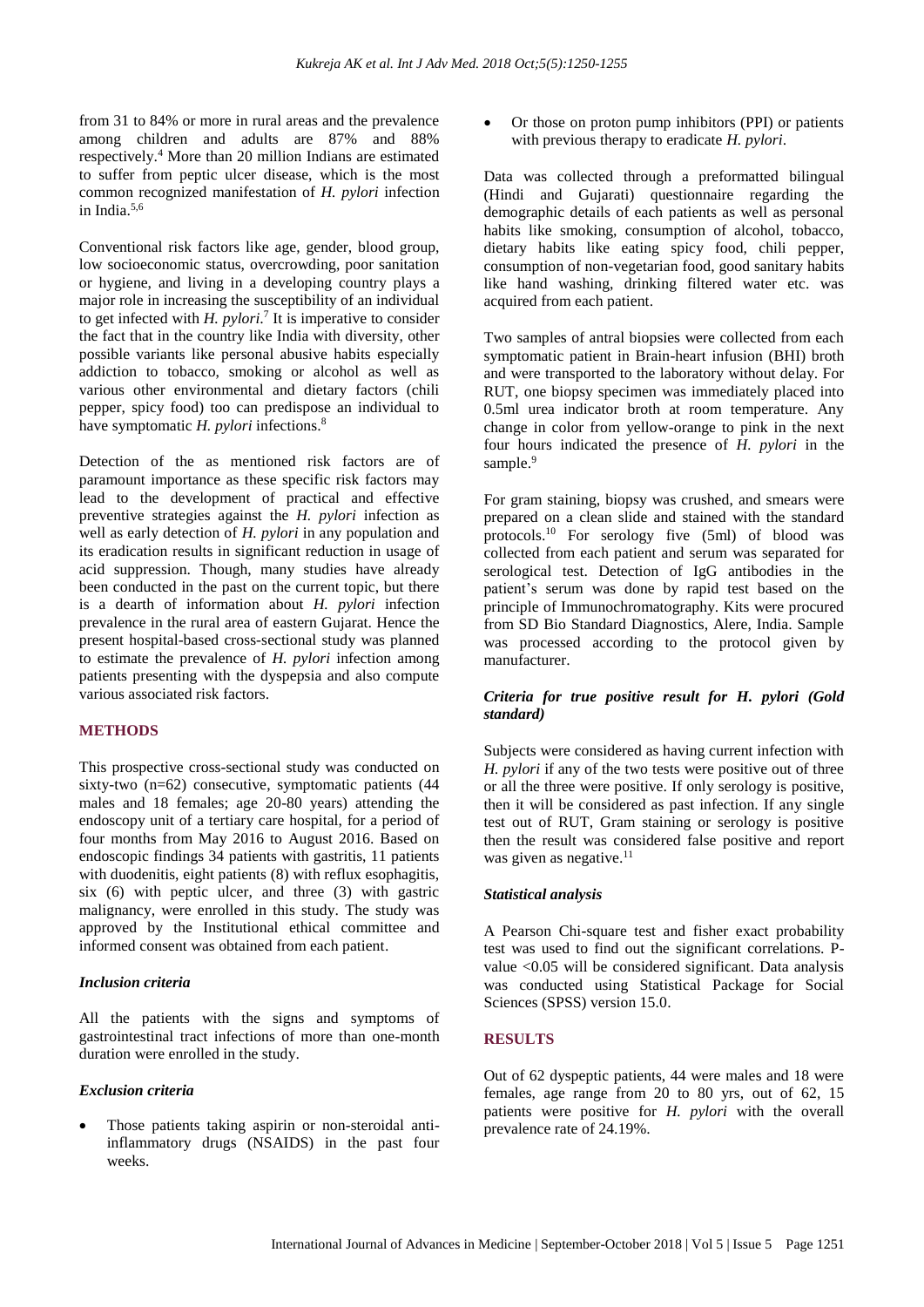

# **Figure 1:** *H. pylori* **infections in different age-groups**

Rate was higher in males (9/15, 60%) compare to females (6/15, 40%). High infection rate was found in the age group of 51-60 years (41.6%, 5/12), followed by 41-50 years (33%, 5/15) and 71-80 years (33%, 1/3). Least rate was found in the young age group of 21-40 years (11%, 3/27). (P value=0.044, significant) (Figure 1). Majority of the patients complain of persistent burning pain in the abdomen with regurgitation (41/62) followed by vomiting (11/62) and dysphagia (6/62) hemetemesis (2/62) anemia (1) and melena (1). *H. pylori* infection was present in 53.3% (8/15) cases with symptoms of burning abdominal pain with regurgitation (Table 1). Prevalence rate was found highest in the patients suffering from peptic ulcer (66.6%, P value=0.0237, OD=8.18), followed by GERD (25%), gastritis (20.5%) and duodenitis (18 %) (Table 2).

# **Table 1: Symptom profile in** *H. pylori* **infected and non-infected patients.**

| <b>Symptoms</b>                               | H. pylori<br>positive | H. pylori<br>negative |
|-----------------------------------------------|-----------------------|-----------------------|
| Persistent burning<br>abdominal pain $(n=41)$ | 8 (53.3%)             | 33                    |
| Vomiting $(n=11)$                             | 3(20%)                |                       |
| Dysphagia with<br>regurgitation $(n=6)$       | $2(13.3\%)$           | 4                     |
| Anaemia $(n=1)$                               |                       | 1                     |
| Hematemesis $(n=2)$                           | $2(13.3\%)$           |                       |
| Melena $(n=1)$                                |                       |                       |

# *Personal and addictive habits*

Authors found that 50/62 patients had a habit of eating spicy food, 46/62 drinking non-filtered water, 37/62 patients were eating meat, fish and chili pepper.

# **Table 2: Correlation of** *H. pylori* **infection with various endoscopically diagnosed acid-peptic lesions.**

| Endoscopic finding $(n=62)$ | <i>H. pylori</i> positive $(n=15)$ | $95\%$ CI      | <b>Odd</b> ratio | P value   |
|-----------------------------|------------------------------------|----------------|------------------|-----------|
| Antral gastritis $(n=22)$   | 4(18%)                             |                |                  |           |
| Corporal gastritis $(n=6)$  |                                    | 0.138-1.48     | 0.452            | 0.18      |
| Erosive gastritis $(n=1)$   | $1(100\%)$                         |                |                  |           |
| Fundal gastritis $(n=5)$    | 1(20%)                             |                |                  |           |
| Reflux oesophagitis $(n=8)$ | 2(25%)                             | 0.188-5.85     | 1.051            | 0.95      |
| Duodenitis $(n=11)$         | 2(18%)                             | $0.123 - 3.40$ | 0.649            | 0.60      |
| Gastric malignancy $(n=3)$  |                                    | $0.020 - 8.39$ | 0.410            | 0.56      |
| Gastric ulcer $(n=4)$       | 3(75%)                             |                |                  | $0.0237*$ |
| Duodenal ulcer $(n=2)$      | $1(50\%)$                          | 1.324-50.5     | 8.18             |           |

\*p value significant, <0.05, CI: confidence interval

#### **Table 3: Evaluation of various risk factors for** *H. pylori* **infection.**

| <b>Determinants</b>    |                 | H. pylori<br>positive | H. <i>pylori</i><br>negative | 95% confidence<br><i>interval</i> | <b>Odd</b> ratio | p-value  |
|------------------------|-----------------|-----------------------|------------------------------|-----------------------------------|------------------|----------|
| Gender                 | Male $(n=44)$   | 9                     | 35                           | 0.1513-1.748                      | 0.514            | 0.286    |
|                        | Female $(n=18)$ | 6                     | 12                           |                                   |                  |          |
| Consumption of         | Yes $(n=16)$    | $\overline{4}$        | 12                           | 0.2836-3.966                      | 1.06             | $*0.007$ |
| filtered/Boiled water  | No $(n=46)$     | 11                    | 35                           |                                   |                  |          |
| Consumption of         | Yes $(n=37)$    | 9                     | 28                           |                                   | 1.017            | $*0.052$ |
| meat/fish/chili pepper | No $(n=25)$     | 6                     | 19                           | 0.3109-3.332                      |                  |          |
| Habit of hand washing  | Yes $(n=15)$    | $\overline{2}$        | 13                           | 0.4918-12.56                      | 2.485            | 0.270    |
| with soap              | No $(n=47)$     | 13                    | 34                           |                                   |                  |          |
| Habit of eating Spicy  | Yes $(n=50)$    | 13                    | 37                           | 0.3393-9.097                      | 1.756            | 0.501    |
| Food                   | No $(n=12)$     | $\overline{c}$        | 10                           |                                   |                  |          |

\*p value <0.05 is significant, CI: confidence interval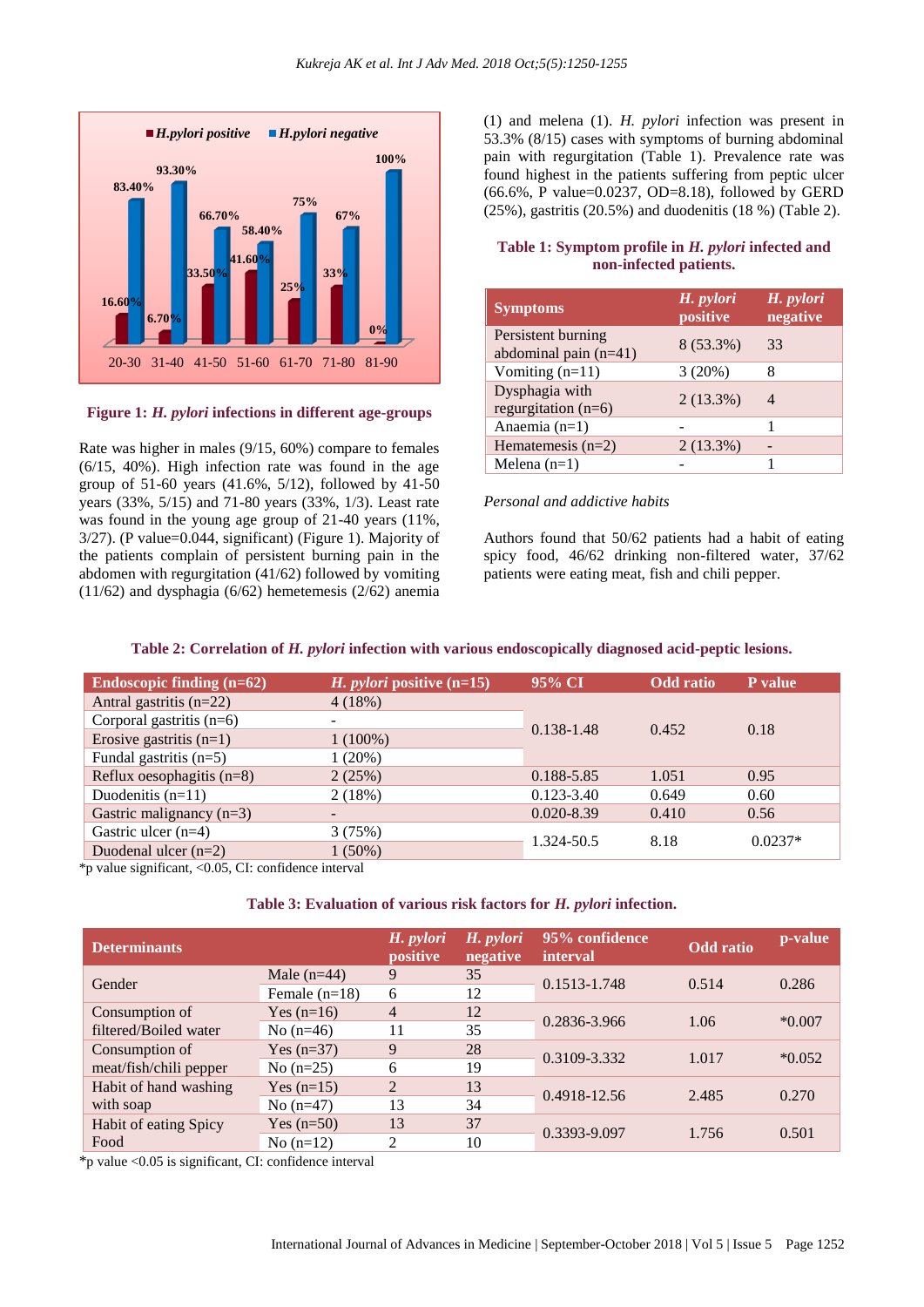Authors found that out of 15 *H. pylori* positive patients, 13 patients (86.6%) were eating spicy food regularly (P value=0.5, OD-1.75), 13 patients (86.6%) did not have a habit of hand washing with soap (P value=0.2, OD- 2.4), 11 patients (73%) were drinking non-filtered water (P value=0.007, OD-1.06) and nine  $(60\%)$  had a habit of eating meat/fish and chili pepper (P value= 0.052, OD-1.017) (Table 3). Out of 62 patients, 24 patients had a habit of either smoking, tobacco, alcohol or all the three and 38 patients did not have any of these habits. Out of 24, 6 were *H. pylori* positive and 18 were negative, while in those without addictive habits, nine were positive for *H. pylori*, so statistically addictive habits were not associated as a risk for developing *H. pylori* infection. (P value=0.904) (Table 4).

# **Table 4: Analysis of abusive habits and its association with** *H. pylori* **infection in symptomatic patients.**

| <b>Variable</b>                               | H. pylori<br><b>infected</b> | H. pylori<br>Non-<br>infected |                                            |
|-----------------------------------------------|------------------------------|-------------------------------|--------------------------------------------|
| Habits $(n=24)$                               |                              |                               |                                            |
| Smoking $(n=2)$                               | 1                            | 1                             |                                            |
| Tobacco $(n=4)$                               | $\mathbf{1}$                 | 3                             |                                            |
| Smoking<br>$+$ Tobacco (n=7)                  | $\mathfrak{D}$               | 5                             | P<br>value= $0.906$<br>Odd ratio:<br>1.074 |
| $Smoking +$<br>Alcohol $(n=2)$                | 1                            | 1                             |                                            |
| Smoking<br>$+A$ lcohol $+$<br>Tobacco $(n=9)$ | 1                            | 8                             | 95%CI:<br>$(0.3272 -$<br>3.526             |
| No Habits<br>$(n=38)$                         | 9                            | 29                            |                                            |
| Total                                         | 15                           | 47                            |                                            |

**Table 5: Comparison of various diagnostic tests of**  *H. pylori* **infections.**

| <b>Diagnostic tests</b>      | <b>Rapid</b><br>urease test | Gram's<br>staining | <b>Serology</b> |
|------------------------------|-----------------------------|--------------------|-----------------|
| Sensitivity                  | 87%                         | 87%                | 87%             |
| Specificity                  | 94%                         | 98%                | 96%             |
| Positive<br>predictive value | 81%                         | 93%                | 87%             |
| Negative<br>predictive value | 96%                         | 96%                | 96%             |
| Accuracy                     | 92%                         | 95%                | 94%             |

#### *Comparison of diagnostic tests*

Of all the invasive and non invasive diagnostic tests, sensitivity was found equal in all the three tests. Gram staining showed 98% specificity with 95% accuracy (Table 5).

Serology showed 96% specificity with 94% accuracy. RUT had 3 false positive results which has reduced its accuracy to 92% compare to other tests.

#### **DISCUSSION**

This study was conducted out to uncover the predominance of *H. pylori* infection among symptomatic patients undergoing upper GI endoscopy and also to determine the associated risk factors with special emphasis on personal and dietary habits. The study revealed a prevalence of 24.19% in the rural area of Gujarat, which appears to be very less compared to other studies from India. Study done by Vijaya et al, showed a prevalence of 62.7%, while Sasidharan S et al, showed a prevalence of 35.6%, Ashtari S et al, showed a prevalence rate of 83.5%. Khan S et al, showed the prevalence of 72.8%.10,12-14 Low prevalence in our zone can also be explained by many plausible facts; one is the probably the disparity of prevalence from one zone to another as prevalence widely depends on the environment (geographical area, water supply, sanitation, socioeconomic status), host (age, ethnicity, race, hygiene level, crowding in the household) and laboratory detection methods (use of gold standard test like histopathology or molecular diagnosis).<sup>15</sup> Another probable reason could be the low sample size compare to other studies, so further large scale study can only reveal the actual prevalence rate in our zone.

#### *Age group wise prevalence*

Age group wise the prevalence of active *H. pylori*  infection was highest in the age group 51-60 years (41.6%), equal in the middle age 41-50 years (33%) and older age of 71-80 years (33%). Least rate was found in the young age group of 21-40 years i.e. 11% (Figure 1). Study done by Sulami AA et al, found the highest prevalence in the age group of 41-50 years (79%) and not in the older age group.<sup>16</sup> khan S et al, showed maximum prevalence in the age group of 15-25 years  $(84.2\%)$ .<sup>14</sup>

#### *Gender wise prevalence*

Gender wise prevalence was higher in males (60%, 9/15) compare to females (40%, 6/15). Khan S et al, also found male preponderance (77.1%), Vijaya et al, also found higher infection rate in males  $(65.9\%)$ <sup>10,14</sup> On the contrary, a cross sectional study done by of Valliani et al, in Pakistan revealed substantial prevalence of *H. pylori*  with females being more affected than males.<sup>17</sup> In present study the reason for male preponderance is may be due to their addiction to habits like tobacco, alcohol and smoking. However, when we look at the overall picture in *H. pylori* positive and negative patients the effect of addiction to smoking/tobacco/alcohol does not influence much. Here again the sample size is less to confirm this affirmation.

#### *Addictive habits*

Twenty-four patients (24/62, 38.75%) were addicted to smoking, alcohol or tobacco and out of them, 25% (6/24) were *H. pylori* positive. On the contrary 61.29% (38/62)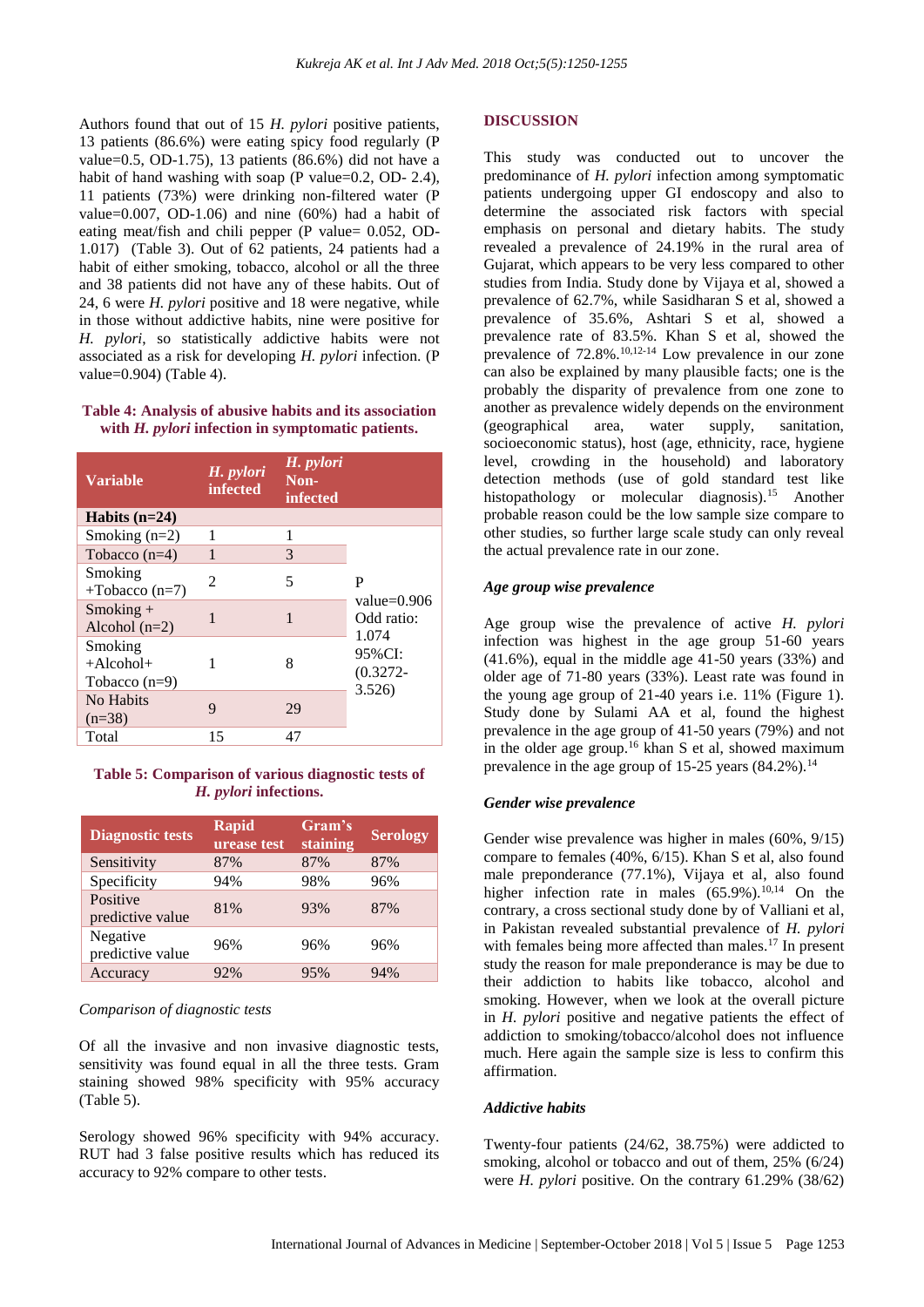were not addicted to any of the above habits and out of them 23.6% were *H. pylori* positive. The difference is not that significant to confirm any relation between addictive habits and infection. Majority of other cross-sectional studies like that of Sharma B et al, and Alsaimary et al, have also found no relationship between them.<sup>18,19</sup> However, present study findings were contrary to the findings of khan S et al, and Ghosh et al.<sup>14,20</sup>

## *Dietary habits*

Present study results highlighted the association between the source of drinking water and *H. pylori* infection. Prevalence of *H. pylori* was higher in participants consuming non-filtered or unboiled water compared with participants using water filters or boiling the water before consumption. Present study findings are in accordance with previous research on this topic done by Mhaskar RS et al, and Rodrigues MN et al.3,21 Meat has also been shown to be a risk factor for *H. pylori* infection.<sup>20</sup> Authors observed a higher association between *H. pylori*  and non-vegetarian diet with an infection rate of 60%. Non vegetarian diet have been studied as a risk factor for peptic ulcer and gastric cancer. 22,23

Consumption of chili pepper in food was also an added risk factor in our study but many studies have proved that it has protective effect against *H. pylori* infection as capsaicin, one of the active ingredient in chili exhibits bactericidal activity when incubated at pH values as low as 5.4 and it is also a potential anti-inflammatory drug by the inhibition of the production of interleukin (IL)-8 in *H. pylori*-infected gastric epithelium.<sup>24</sup> However, the exact mechanism behind the bactericidal action of chili peppers is being debated.

#### *Diagnostic tests*

In present study Gram's stain has shown excellent results with high specificity and accuracy compare to other diagnostic tests. Present study results do not agree study of Berry V et al, who reported low sensitivity of Gram's staining and reported that the sensitivity of Gram's staining is generally poor and inferior to culture, while it supports the results of Vijaya D et al, who got the sensitivity of 98% and specificity of  $100\%$ .<sup>10,25</sup>

Present study results of RUT were quite in accordance with the study done by Ruparelia et al, which got the sensitivity of 81% and specificity of 100%.<sup>26</sup> Authors got less sensitivity of RUT compare to other studies.<sup>10,27</sup> The sensitivity of RUT is greatly affected by the quality and accuracy of sampling and also affected by the presence of other urease producing bacteria in the gastric sample such as *H. heilmanni* and Proteus spp. <sup>10</sup> Other reason may be the patchy distribution of infection and low concentration of bacteria in the fragment. With serology we got less sensitivity (87%) compare to the studies of Rahman SH et al, got the sensitivity of 97%, while Poddar U et al, got the sensitivity of 95%, reason could be the use of highly

sensitive test kits based on the principle of ELISA, whereas authors use the rapid test kit based on immunochromatography.28,29 Authors got less false positive results which increases its specificity to 96%.

The study was conducted as a part of short term studentship program sponsored by ICMR for the duration of four months, so the major limitation was that the study was time bound, due to which the sample size was small. Further extension of the study with more number of samples will give us the actual prevalence and the role of individual risk factors.

# **CONCLUSION**

Prevalence rate of *H. pylori* infection was found low compare to other places in India and was mainly associated with Peptic ulcer disease. Spicy food, meat/fish, non-filtered water, hand washing straightforwardly increases the risk of acquiring the infection. Addictive habits of smoking, alcohol or tobacco is not a risk factor for developing infection. Amongst the diagnostic test Gram stain was found to be the best invasive diagnostic test.

*Funding: No funding sources Conflict of interest: None declared Ethical approval: The study was approved by the Institutional Ethics Committee*

#### **REFERENCES**

- 1. Marshall B, Warren JR. Unidentified curved bacilli in the stomach of patients with gastritis and peptic ulceration. Lancet. 1984 Jun 16;323(8390):1311-5.
- 2. Sipponen P, Hyvärinen H. Role of *Helicobacter pylori* in the pathogenesis of gastritis, peptic ulcer and gastric cancer. Scand J Gastroenterol. 1993 Jan 1;28(sup196):3-6.
- 3. Mhaskar RS, Ricardo I, Azliyati A, Laxminarayan R, Amol B, Santosh W, et al. Assessment of risk factors of *Helicobacter pylori* infection and peptic ulcer disease. J Global Infectious Dis. 2013 Apr;5(2):60.
- 4. Choudhury G, Mohindra S. Epidemiology of *Helicobacter pylori* in India. Indian J Gastroenterol. 2000;19 (Suppl1):S3-S6.
- 5. Thirumurthi S, Graham DY. *Helicobacter pylori* infection in India from a western perspective. The Indian J Med Res. 2012 Oct;136(4):549.
- 6. Ramakrishna BS. *Helicobacter pylori* infection in India: the case against eradication. Indian J Gastroenterol. 2006;25(1):25.
- 7. Brown LM. *Helicobacter pylori*. Epidemiology and routes of transmission. Epidemiol Rev. 2000 Jan 1;22(2):283-97.
- 8. Kanbay M, Gür G, Arslan H, Yilmaz U, Boyacioĝlu S. The relationship of ABO blood group, age, gender, smoking, and *Helicobacter pylori* infection. Digestive Dis Sci. 2005 Jul 1;50(7):1214-7.